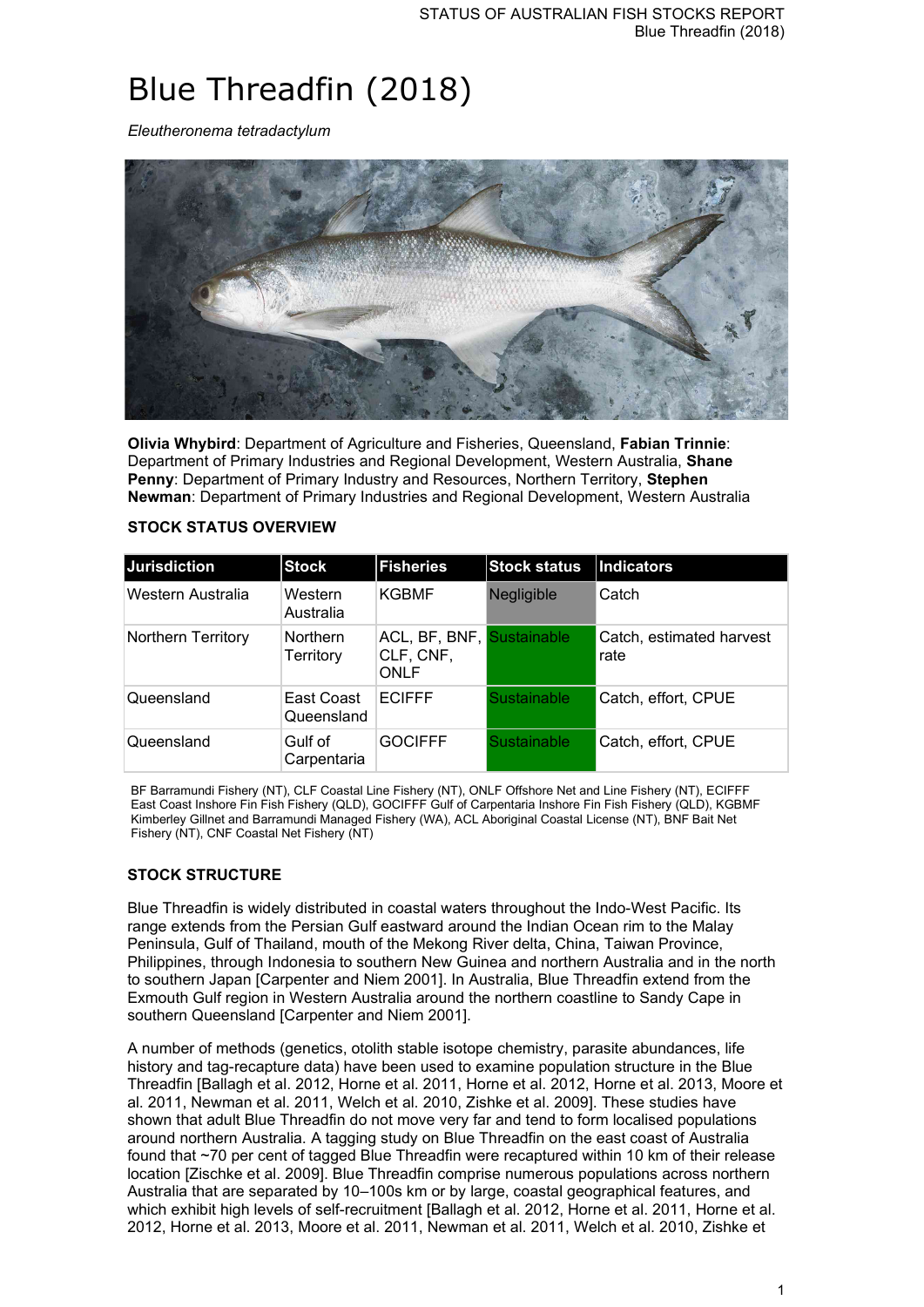al. 2009]. There is a high likelihood of separate biological stocks occurring in each jurisdiction; however, the boundaries between possible stocks are not known. It is difficult to collect the biological and catch-and-effort information to determine the status of individual biological stocks.

Here, assessment of stock status is presented at the management unit level in Queensland— Gulf of Carpentaria and East Coast Queensland, and at the jurisdictional level—Western Australia and Northern Territory.

#### **STOCK STATUS**

**East Coast Queensland** (using nets), but tends not to be a primary target. The species is occasionally Blue Threadfin is primarily caught in the East Coast Inshore Fin Fish Fishery caught in the East Coast Line Fishery.

> Catch and catch rates decreased in 2016 and 2017 following the introduction of three new net closure areas in November 2015, along with a buy-back scheme for net licenses. Average annual catch over 2006–15, prior to this management change, for the Net Free Zones was Capricorn Coast 34 t, Trinity Bay 5 t, St Helens 3.2 t [ODAF 2018]. When catches from these Net Free Zones are excluded from the whole time series the average catch for 2016 and 2017 was 61 t compared to the 2006–15 average of 113 t [QDAF 2018].

> Commercial un-standardised catch rates rose steeply from 6 to 14 kg per 100 m of net from 1988 to 1994, and stabilised at a rate of 10–12 kg per 100 m net until 2015. After some of the productive areas for this species were closed in November 2015, commercial catch rates decreased to 6.5 and 6.7 kg per 100 m in 2016 and 2017 respectively, but remain above 50 per cent of the long-term average. The above evidence indicates the biomass of the stock is unlikely to be depleted and that recruitment is unlikely to be impaired

> Blue Threadfin is a short lived, fast growing species, that has a low susceptibility to fishing pressure [Welsh et al. 2010], despite its high discard mortality and the minimum legal size being less than the size at which males transition to females [Bibby et al. 1997]. Fishing pressure has decreased since management changes in 2015, with fewer licences and fishing days, and additional areas protected from commercial harvest. In 2013, a reported 4 368 net fishing days were recorded, declining to 3 352 days in 2017. Recreational catches have also declined from approximately 17 000 harvested in 2009–10 to 14 000 fish in 2012-13 [Webley et al. 2015]. The above evidence indicates that the current level of fishing mortality is unlikely to cause the stock to become recruitment impaired.

On the basis of the evidence provided above, the East Coast Queensland management unit is classified as a **sustainable stock**.

**Gulf of Carpentaria** Inshore Fin Fish Fishery. The commercial catch has been variable since the In the Gulf of Carpentaria Blue Threadfin is harvested by the Gulf of Carpentaria commencement of compulsory commercial reporting (1989). Record high catches of around 124 t were reported in 1999 and 2004. In 2017 the commercial catch was 74 t which is 37 per cent higher than the previous 10 year (2007–16) catch average. Nominal catch rates of this species fluctuated from about 4 kg per 100 m net in 1988 to 12 kg per 100 m net in 1999. Since 2001, the nominal catch rate from the fishery has been around 8 kg per 100 m net, rising to 10 kg per 100 m net in 2017, the second highest rate of the time series. The above evidence indicates that the biomass of this stock is unlikely to be depleted and that recruitment is unlikely to be impaired.

> The species is considered to have a low susceptibility to fishing pressure [Welch et al. 2010] as it is a short-lived and fast-growing species. Fishing pressure has fluctuated with harvest levels but has generally decreased over the recent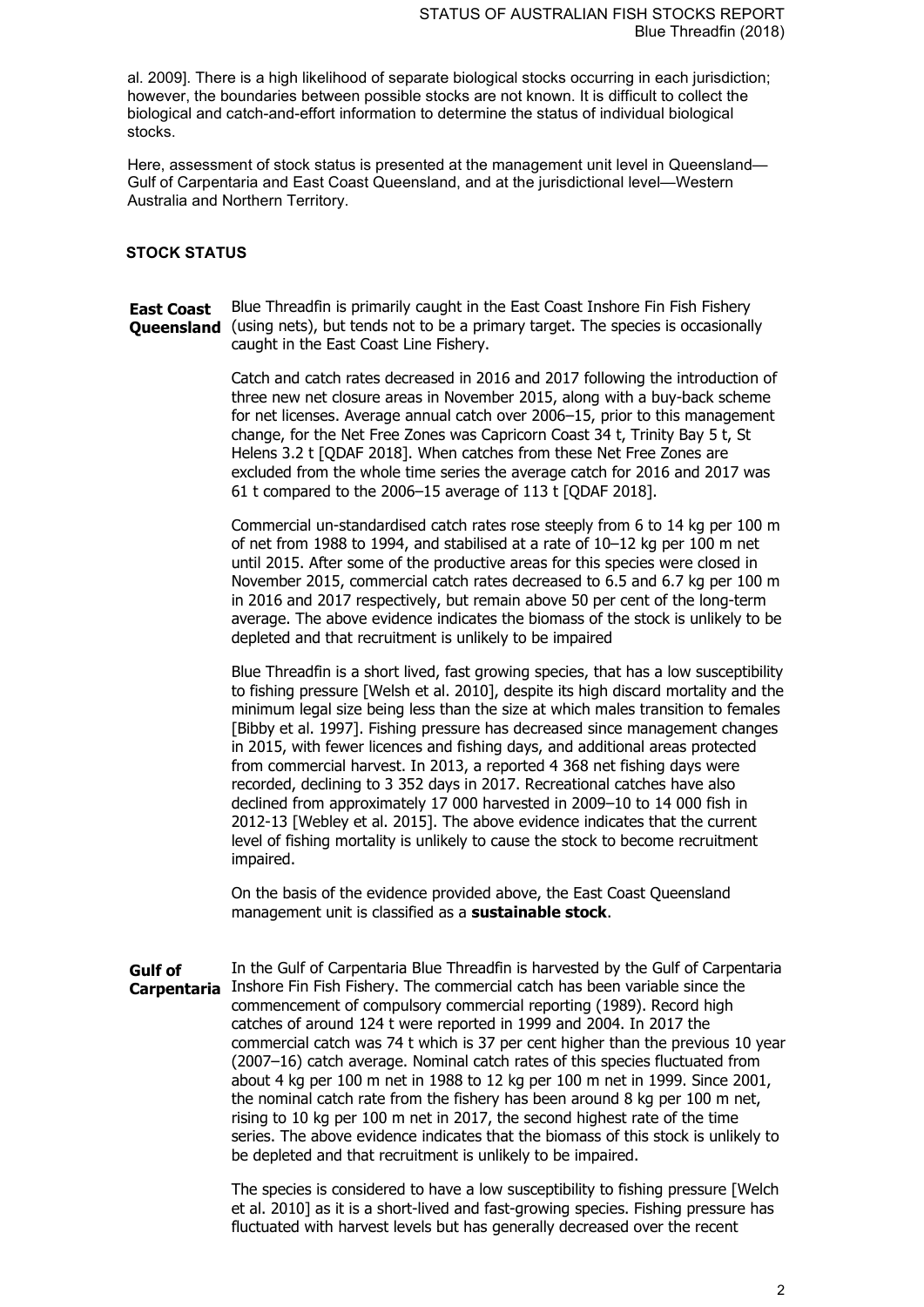decade. A peak of 78 active commercial licences and 3 111 days fished occurred in 2004. In 2017 there were 56 active licences and catch was reported on 1 714 days. Queensland recreational harvest in 2013–14 was approximately 16 000 fish which is only 25 per cent higher than the estimated harvest during 2010–11 [Webley et al. 2015]. The above evidence indicates that the current level of fishing mortality is unlikely to cause the stock to become recruitment impaired.

On the basis of the evidence provided above, the Gulf of Carpentaria (Queensland) management unit is classified as a **sustainable stock**.

**Northern Territory** Blue Threadfin is incidentally caught in several inshore fisheries operating across the Northern Territory. The recreational harvest is significant, at around 40 per cent of the overall harvest of this species [NTG unpublished]. The majority of the recreational take of Blue Threadfin (85 per cent) is taken around the greater Darwin area, within a radius of approximately 150 km of this population center [West et al. 2012]. The spatial distribution of the commercial catch is similar, with some harvest from the northeast coast and the southern Gulf of Carpentaria. There are no estimates of the Indigenous harvest of Blue Threadfin in the Northern Territory. Due to the lack of a long-term time series of recreational and Indigenous catches, the assessment presented here is based on data from commercial logbooks.

> The commercial catch of Blue Threadfin peaked at 100 t in 1996. Annual catches in the decade spanning 2008–17 averaged 23 t, with the catch in 2017 being 11.6 t. A preliminary assessment using catch data with a catch-MSY model, modified from Martell and Froese (2013), suggests that the predicted relative biomass (139 t) of Blue Threadfin at the conclusion of 2017 was slightly below the target biomass (i.e. 50 per cent of 1983 biomass). The above evidence indicates that the biomass of this stock is unlikely to be depleted and that recruitment is unlikely to be impaired.

> The same assessment also indicated that the harvest rate in 2017 was below the target rate (0.18 per annum). The above evidence indicates that the current level of fishing mortality is unlikely to cause the stock to become recruitment impaired.

On the basis of the evidence provided above, Blue Threadfin in the Northern Territory is classified as a **sustainable stock**.

**Western Australia** Stock status for the Western Australia jurisdictional stock is reported as Negligible due to historically low catches in this jurisdiction. The stock has generally not been subject to targeted fishing. The Western Australian commercial catch over the 10 year period from 2008–17 has averaged less than 150 kg per annum [Newman et al. 2018]. Blue Threadfin is not a major component of recreational landings although the recreational and charter catch of Blue Threadfin is larger than the commercial catch  $(\sim)7$  tonnes  $[t]$  – combined recreational and charter). This catch is low given the large spatial extent of recreational fishing activity. Fishing is unlikely to be having a negative impact on the stock.

## **BIOLOGY**

**Blue Threadfin biology** [Bibby et al. 1997, McPherson 1997, Pember 2006, Stanger 1974, Welch et al. 2010]

| <b>Species</b>        | Longevity / Maximum Size   Maturity (50 per cent) |                                                                            |
|-----------------------|---------------------------------------------------|----------------------------------------------------------------------------|
| <b>Blue Threadfin</b> | 7 years, 880 mm FL                                | Variable on location and year<br>Females: 2 to 4 years, 208-<br>⊺543 mm FL |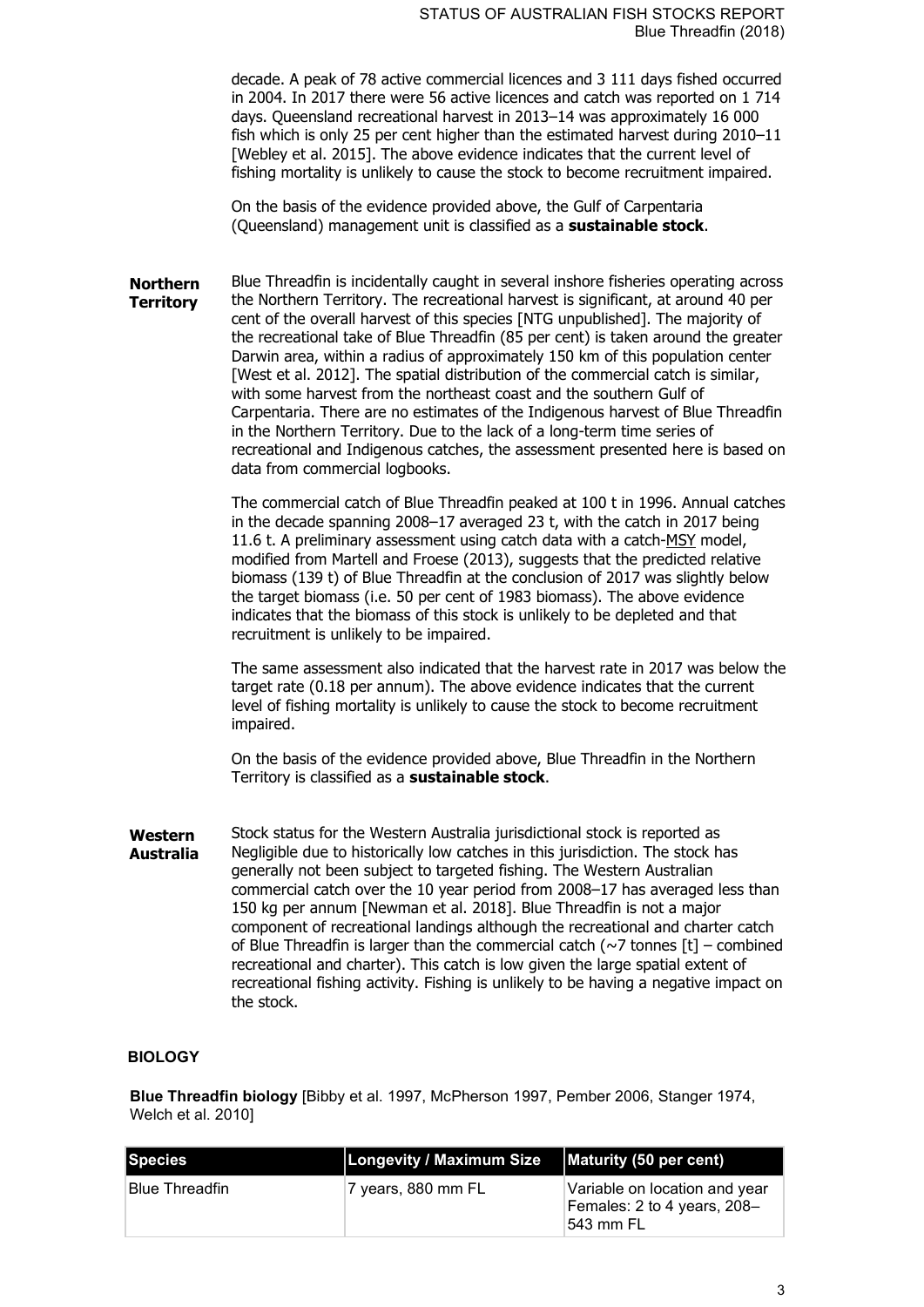| 2011<br><b>Timor Sea</b> | Arafura Sea                         | Port Moresby                 |
|--------------------------|-------------------------------------|------------------------------|
|                          |                                     |                              |
|                          |                                     |                              |
|                          | <b>NORTHERN</b><br><b>TERRITORY</b> |                              |
|                          |                                     | C <sub>c</sub><br>QUEENSLAND |
| <b>STERN</b><br>TRALIA   | <b>AUSTRALIA</b>                    |                              |

## **DISTRIBUTION**

**Distribution of reported commercial catch of Blue Threadfin** - note confidential catch not shown

# **TABLES**

| <b>Commercial</b><br><b>Catch Methods</b> | <b>Northern</b><br><b>Territory</b> | Queensland | <b>Western</b><br><b>Australia</b> |
|-------------------------------------------|-------------------------------------|------------|------------------------------------|
| <b>Beach Seine</b>                        |                                     |            |                                    |
| <b>Cast Net</b>                           |                                     |            |                                    |
| <b>Gillnet</b>                            |                                     |            |                                    |
| <b>Hook and Line</b>                      |                                     |            |                                    |
| N/A                                       |                                     |            |                                    |
| <b>Pelagic Gillnet</b>                    |                                     |            |                                    |

| <b>Fishing methods</b> |                                     |              |
|------------------------|-------------------------------------|--------------|
|                        | <b>Northern</b><br><b>Territory</b> | Queensland   |
| <b>Charter</b>         |                                     |              |
| <b>Handline</b>        |                                     | ✓            |
| <b>Commercial</b>      |                                     |              |
| <b>Beach Seine</b>     | ✓                                   |              |
| <b>Cast Net</b>        | ✓                                   |              |
| <b>Gillnet</b>         | ✓                                   | $\checkmark$ |
| <b>Hook and Line</b>   | $\checkmark$                        | $\checkmark$ |
| <b>Pelagic Gillnet</b> | ✓                                   |              |
| <b>Indigenous</b>      |                                     |              |
| <b>Handline</b>        |                                     |              |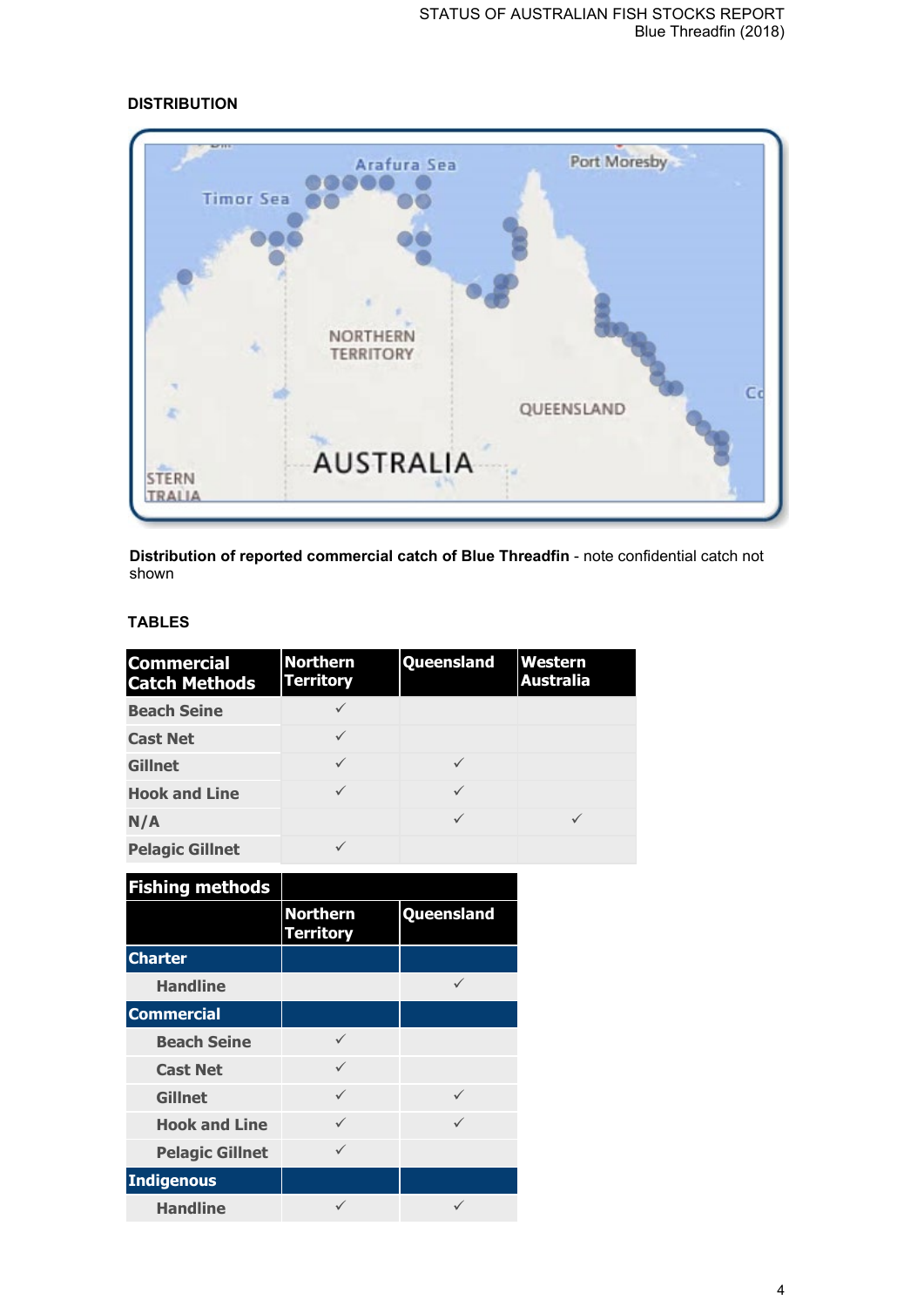## STATUS OF AUSTRALIAN FISH STOCKS REPORT Blue Threadfin (2018)

| <b>Spearfishing</b>                           | $\checkmark$                        | $\checkmark$                                             |                             |    |
|-----------------------------------------------|-------------------------------------|----------------------------------------------------------|-----------------------------|----|
| <b>Traps and Pots</b>                         | $\checkmark$                        | $\checkmark$                                             |                             |    |
| <b>Recreational</b>                           |                                     |                                                          |                             |    |
| <b>Handline</b>                               | $\checkmark$                        | $\checkmark$                                             |                             |    |
| <b>Spearfishing</b>                           |                                     | $\checkmark$                                             |                             |    |
| <b>Management</b><br><b>Methods</b>           |                                     |                                                          |                             |    |
|                                               | <b>Northern</b><br><b>Territory</b> | Queensland                                               |                             |    |
| <b>Charter</b>                                |                                     |                                                          |                             |    |
| <b>Bag and</b><br>possession<br><b>limits</b> | $\checkmark$                        | $\checkmark$                                             |                             |    |
| <b>Limited entry</b>                          | $\checkmark$                        |                                                          |                             |    |
| <b>Passenger</b><br><b>restrictions</b>       | $\checkmark$                        |                                                          |                             |    |
| <b>Size limit</b>                             |                                     | $\checkmark$                                             |                             |    |
| <b>Spatial</b><br>closures                    | $\checkmark$                        | ✓                                                        |                             |    |
| <b>Spatial zoning</b>                         |                                     | $\checkmark$                                             |                             |    |
| <b>Commercial</b>                             |                                     |                                                          |                             |    |
| Gear<br>restrictions                          | $\checkmark$                        |                                                          |                             |    |
| <b>Limited entry</b>                          | $\checkmark$                        | $\checkmark$                                             |                             |    |
| <b>Size limit</b>                             |                                     | $\checkmark$                                             |                             |    |
| <b>Spatial</b><br>closures                    | $\checkmark$                        | ✓                                                        |                             |    |
| <b>Spatial zoning</b>                         | ✓                                   | ✓                                                        |                             |    |
| <b>Temporal</b><br>closures                   | ✓                                   | ✓                                                        |                             |    |
| <b>Vessel</b><br>restrictions                 | $\checkmark$                        | ✓                                                        |                             |    |
| <b>Recreational</b>                           |                                     |                                                          |                             |    |
| <b>Bag and</b><br>possession<br><b>limits</b> | $\checkmark$                        | ✓                                                        |                             |    |
| <b>Size limit</b>                             |                                     | ✓                                                        |                             |    |
| <b>Spatial</b><br>closures                    | ✓                                   | ✓                                                        |                             |    |
| <b>Temporal</b><br>closures                   | $\checkmark$                        |                                                          |                             |    |
| <b>Active Vessels</b>                         | <b>Northern</b><br><b>Territory</b> | Queensland                                               | Western<br><b>Australia</b> |    |
|                                               | BF, 14<br><b>LICENCES</b> in        | 14 LICENCES in 136 in ECIFFF, <3 in<br>56 in<br>GOCIFFF, | KGBMF, 27<br>Charter,       | in |

 $CI$  F, 7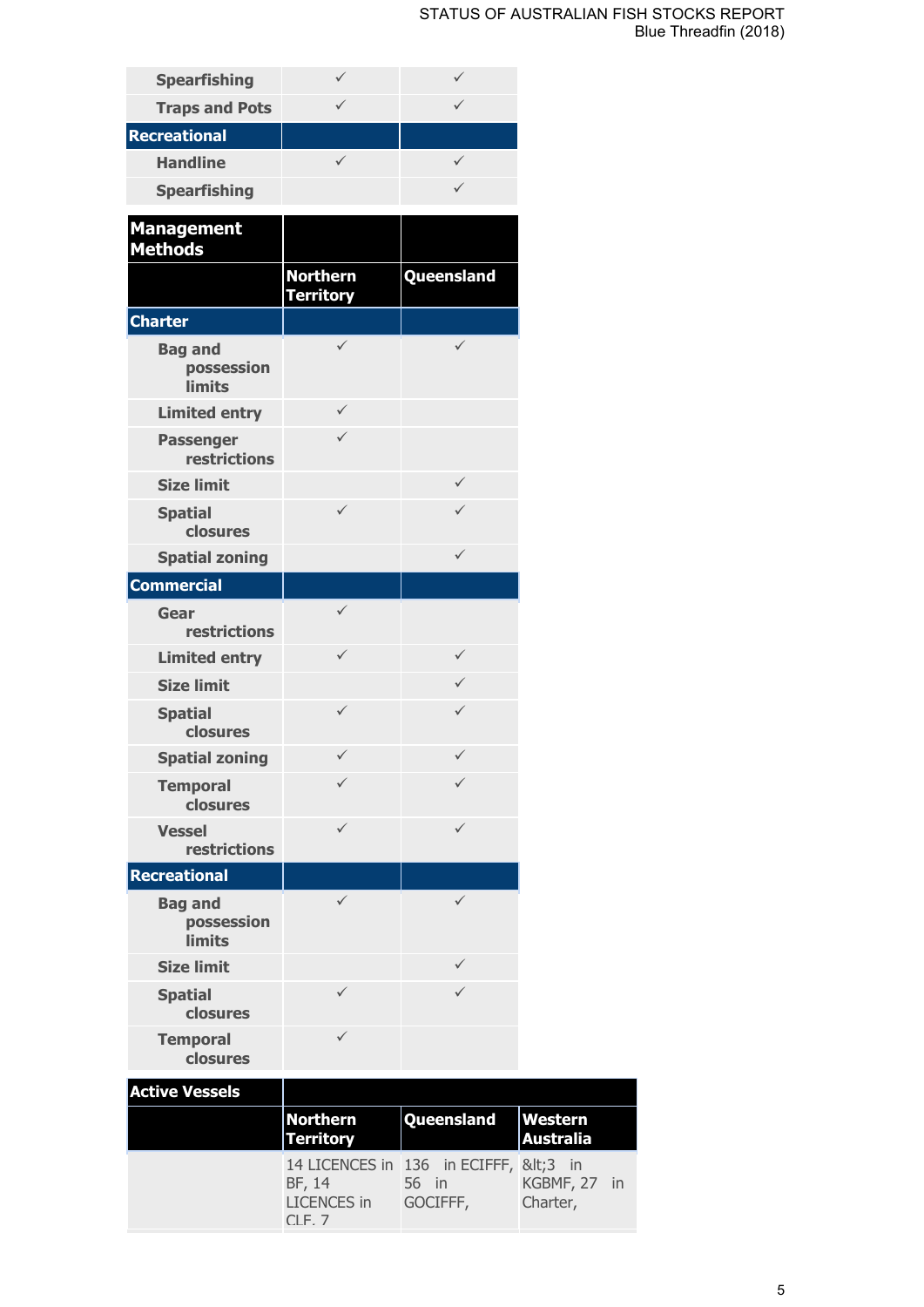| <b>LICENCES</b> in<br>ONLF, 12<br><b>LICENCES</b> in<br><b>ACL, 13</b><br><b>LICENCES</b> in<br>BNF, 3<br><b>LICENCES</b> in<br>CNF, |  |
|--------------------------------------------------------------------------------------------------------------------------------------|--|
|--------------------------------------------------------------------------------------------------------------------------------------|--|

**BF** Barramundi Fishery(NT)

**CLF** Coastal Line Fishery(NT)

**ONLF** Offshore Net and Line Fishery(NT)

**ECIFFF** East Coast Inshore Fin Fish Fishery(QLD)

**GOCIFFF** Gulf of Carpentaria Inshore Fin Fish Fishery(QLD)

**KGBMF** Kimberley Gillnet and Barramundi Managed Fishery(WA)

**ACL** Aboriginal Coastal License(NT)

**BNF** Bait Net Fishery(NT)

**CNF** Coastal Net Fishery(NT)

**Charter** Tour Operator(WA)

| <b>Catch</b>        |                                                                                                                   |                                                                    |                                    |
|---------------------|-------------------------------------------------------------------------------------------------------------------|--------------------------------------------------------------------|------------------------------------|
|                     | <b>Northern</b><br><b>Territory</b>                                                                               | Queensland                                                         | <b>Western</b><br><b>Australia</b> |
| <b>Commercial</b>   | 0.7955t in ACL,<br>1.50833t in BF,<br>4.585t in BNF,<br>0.654667t in<br>CLF, 1.255t in<br>CNF, 0.534t in<br>ONLF, | 58t in ECIFFF,<br>74.379t in<br>GOCIFFF,                           |                                    |
| <b>Indigenous</b>   | Unknown                                                                                                           | Unknown                                                            |                                    |
| <b>Recreational</b> | 7.806 t                                                                                                           | 19 t +/- 9 t Gulf<br>of Carpentaria,<br>15 t +/- 7 t East<br>Coast |                                    |

BF Barramundi Fishery (NT), CLF Coastal Line Fishery (NT), ONLF Offshore Net and Line Fishery (NT), ECIFFF East Coast Inshore Fin Fish Fishery (QLD), GOCIFFF Gulf of Carpentaria Inshore Fin Fish Fishery (QLD), KGBMF Kimberley Gillnet and Barramundi Managed Fishery (WA), ACL Aboriginal Coastal License (NT), BNF Bait Net Fishery (NT), CNF Coastal Net Fishery (NT),

**Northern Territory – Charter (management methods)** Note Charter operators in the Northern Territory are under the same management methods as the recreational sector but have the additional restrictions of limited licences and passenger numbers.

**Queensland – Indigenous (management methods)** In Queensland, under the *Fisheries Act* 1994 (Qld), Indigenous fishers are able to use prescribed traditional and non-commercial fishing apparatus in waters open to fishing. Size and bag limits and seasonal closures do not apply to Indigenous fishers. Further exemptions to fishery regulations can be obtained through permits.

**Queensland – Recreational (including some charter and Indigenous fishers)** Survey of Queensland residents only from August 2013 to October 2014 [Webley et al. 2015]

## **CATCH CHART**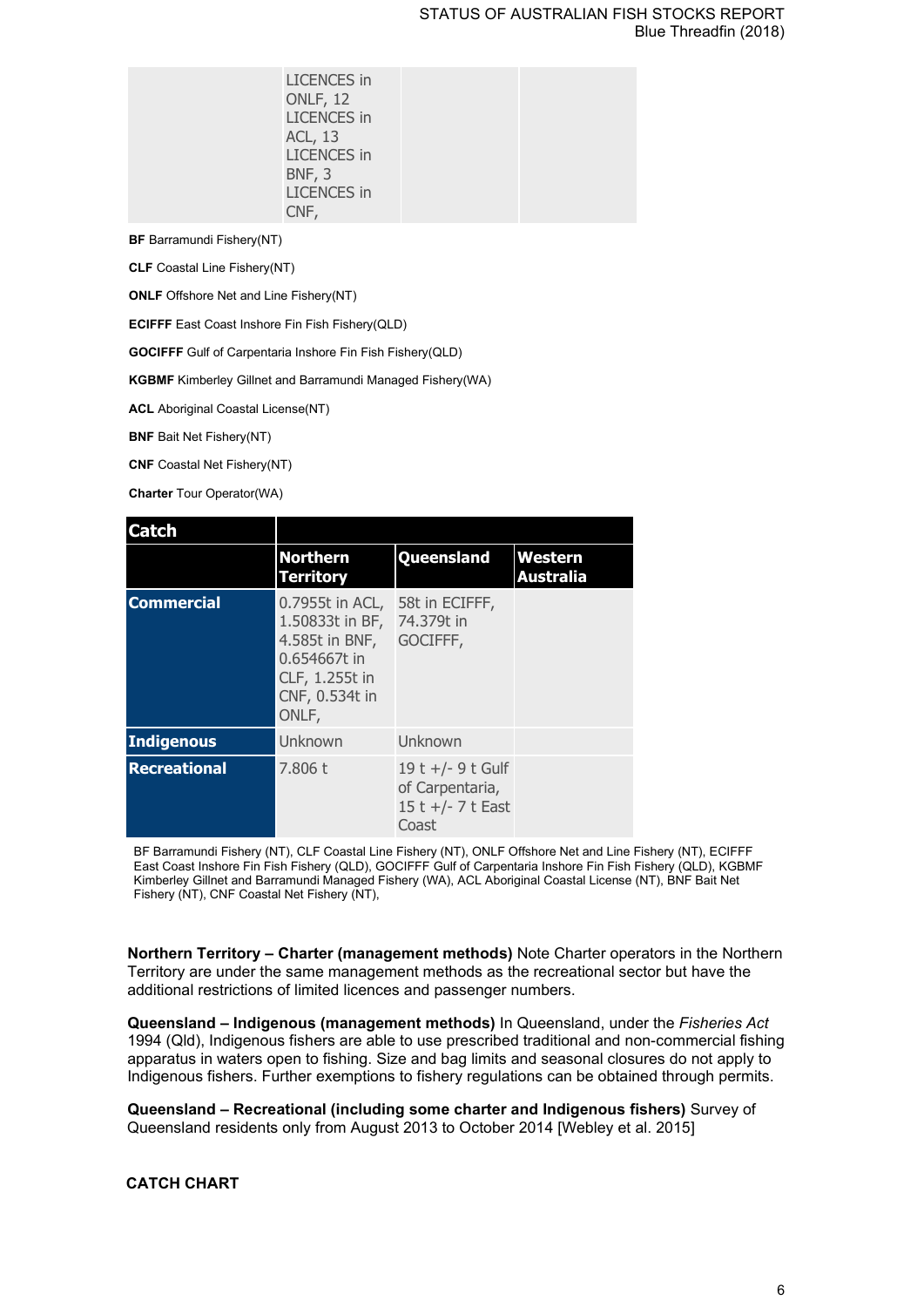## STATUS OF AUSTRALIAN FISH STOCKS REPORT Blue Threadfin (2018)



Commercial catch of Blue Threadfin - note confidential catch not shown.

# **EFFECTS OF FISHING ON THE MARINE ENVIRONMENT**

# **ENVIRONMENTAL EFFECTS on Blue Threadfin**

| <b>References</b> |                                                                                                                                                                                                                                                                                                                                                                                                                                     |
|-------------------|-------------------------------------------------------------------------------------------------------------------------------------------------------------------------------------------------------------------------------------------------------------------------------------------------------------------------------------------------------------------------------------------------------------------------------------|
|                   | 360 Horne, JB, Momigliano, P, Welch, DJ, Newman, SJ and van Herwerden, L 2012, Searching<br>for common threads in threadfins: phylogeography of Australian polynemids in space and<br>time. Marine Ecology Progress Series 449: 263-276.                                                                                                                                                                                            |
|                   | 361 Horne, JB, Momigliano, P, van Herwerden, L and Newman, SJ 2013, Murky waters: searching<br>for structure in genetically depauperate blue threadfin populations of Western Australia.<br>Fisheries Research 146: 1-6.                                                                                                                                                                                                            |
|                   | 362 Martell, S and R. Froese 2013, A simple method for estimating MSY from catch and<br>resilience. Fish and Fisheries 14: 504-514                                                                                                                                                                                                                                                                                                  |
|                   | 356 Ballagh, AC, Welch, DJ, Newman, SJ, Allsop, Q and Stapley, JM 2012, Stock structure of the<br>blue threadfin (Eleutheronema tetradactylum) across northern Australia derived from life-<br>history characteristics. Fisheries Research 121-122: 63-72.                                                                                                                                                                          |
|                   | 357 Bibby, JM, Garrett, RN, Keenan, CP, McPherson, GR and Williams, LE 1997, Biology and<br>Harvest of Tropical Fishes in the Queensland Gulf of Carpentaria Gillnet Fishery. Brisbane:<br>Department of Primary Industries.                                                                                                                                                                                                        |
|                   | 358 Carpenter, KE and Niem, VH (eds.) 2001, FAO species identification guide for fishery<br>purposes. The living marine resources of the Western Central Pacific. Volume 5. Bony fishes<br>part 3 (Menidae to Pomacentridae). Rome, FAO, pp. 2791-3380.                                                                                                                                                                             |
|                   | 359 Horne, JB, Momigliano, P, Welch, DJ, Newman, SJ and van Herwerden, L 2011, Limited<br>ecological population connectivity suggests low demands on self-recruitment in a tropical<br>inshore marine fish (Eleutheronema tetradactylum: Polynemidae). Molecular Ecology 20<br>$(11): 2291 - 2306.$                                                                                                                                 |
|                   | 363 McPherson, GR 1997, Reproductive biology of five target fish species in the gulf of<br>Carpentaria inshore gillnet fishery. In: Garrett, R.N. 1997 Biology and Harvest of tropical<br>fishes in the Queensland Gulf of Carpentaria gillnet fishery. pp 87-104.                                                                                                                                                                  |
|                   | 364 Moore, BR, Stapley, J, Allsop, Q, Newman, SJ, Ballagh, A, Welch, DJ and Lester, RJG 2011,<br>Stock structure of blue threadfin Eleutheronema tetradactylum across northern Australia, as<br>indicated by parasites. Journal of Fish Biology 78 (3): 923–936.                                                                                                                                                                    |
|                   | 365 Newman, SJ, Pember, MB, Rome, BM, Mitsopoulos, GEA, Skepper, CL, Allsop, Q, Saunders,<br>T, Ballagh, AC, van Herwerden, L, Garrett, RN, Gribble, NA, Stapley, JM, Meeuwig, JJ,<br>Moore, BR and Welch, DJ 2011, Stock structure of blue threadfin Eleutheronema<br>tetradactylum across northern Australia as inferred from stable isotopes in sagittal otolith<br>carbonate. Fisheries Management and Ecology 18 (3): 246-257. |
|                   | 366 Newman, SJ, Mitsopoulos, G, Skepper, C and Smith, E 2018, North Coast Nearshore and<br>Estuarine Resource Status Report 2017. pp. 123-126. In: Gaughan, D.J. and Santoro, K.<br>(eds.). Status Reports of the Fisheries and Aquatic Resources of Western Australia 2016/17:<br>The State of the Fisheries. Department of Primary Industries and Regional Development,                                                           |